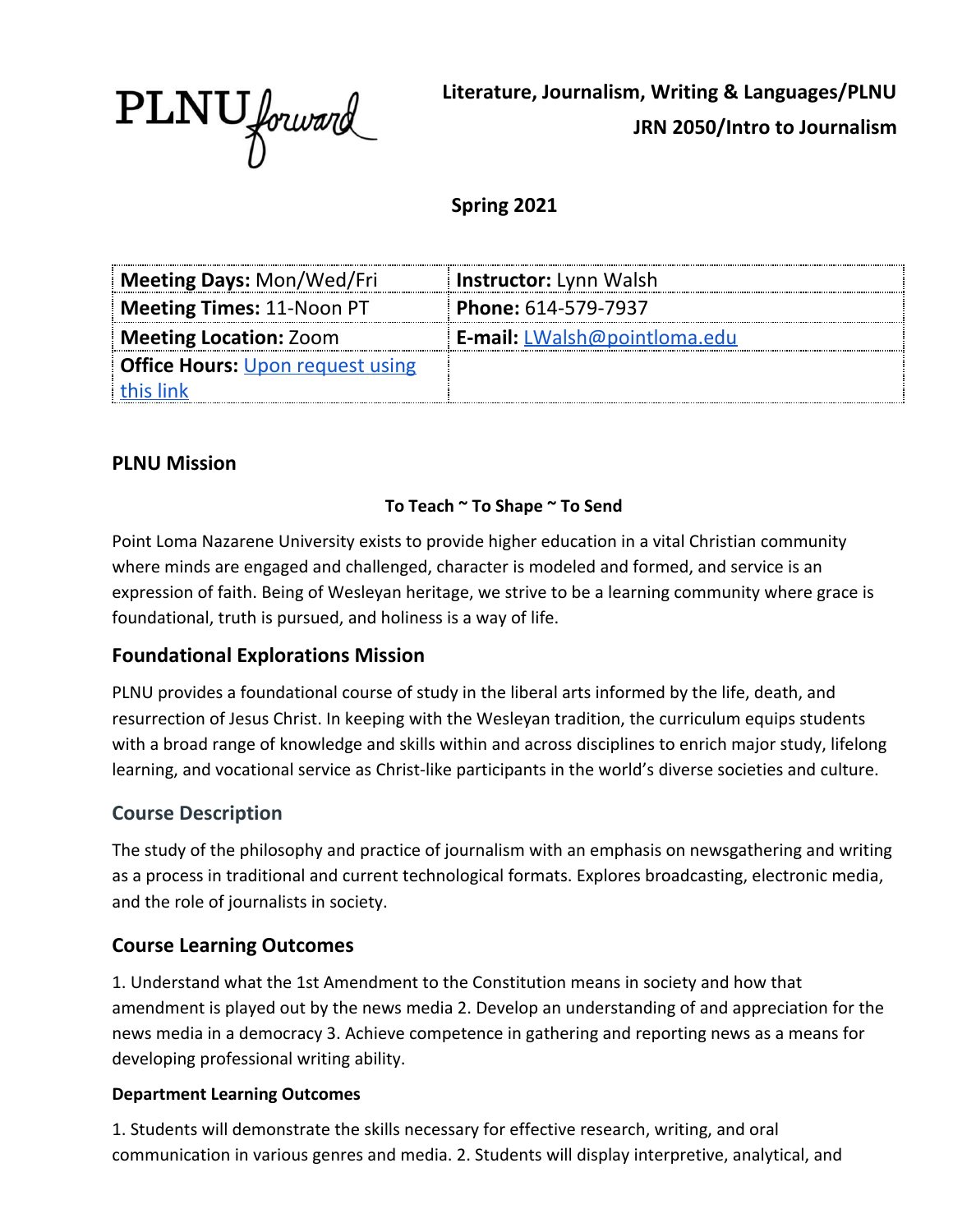critical skills developed through the close study and analysis of texts. 3. Students will demonstrate knowledge of diverse cultures and literary texts. 4. Students will demonstrate knowledge of the nature, structure, and history of language. 5. Students will develop redemptive social and spiritual engagement through studies of language, text, cultures, and media.

#### **Journalism Program Learning Outcomes**

Students who complete the program in Journalism will be able to 1. exhibit effective research and reporting practices. 2. display strong interpretive, analytic, and critical thinking skills. 3. communicate ideas clearly and accurately in forms appropriate to the purpose, medium, and audience. 4. employ appropriate ethical and legal standards and professional codes in their service to their communities and cultures.

### **Required Texts**

[Associated Press Stylebook:](https://www.apstylebook.com/) Students can either purchase a digital subscription to the stylebook or the physical book.

Students are also expected to consume news content every day, monitor news websites or news broadcasts and be ready to discuss events and coverage. Subscribing to news apps is a good idea.

### **Course Credit Hour Information**

In the interest of providing sufficient time to accomplish the stated Course Learning Outcomes, this class meets the PLNU credit hour policy for a three-unit class delivered over 15 weeks. It is anticipated that students will spend a minimum of 37.5 participation hours per credit hour on their coursework. For this course, students will spend an estimated 112.5 total hours meeting the course learning outcomes. The time estimations are provided in the Canvas modules.

| <b>ASSIGNMENT VALUES:</b>                  | <b>GRADE % SCALE:</b>                                                       |
|--------------------------------------------|-----------------------------------------------------------------------------|
| News Coverage Assignment (25 points)       | $A = 90 - 100$<br>$B = 80 - 89$<br>$C = 70 - 79$<br>$D=60-69$<br>$F = 0.59$ |
| Story Pitching Assignment (25 Points)      |                                                                             |
| Discussion Board Assignments (10 Points)   |                                                                             |
| News Stories (50 Points)                   |                                                                             |
| Identities and Bias Assignment (25 Points) |                                                                             |
| FOIA/CPRA Assignment (50 points)           |                                                                             |
| Participation/Attendance (50 points)       |                                                                             |
|                                            |                                                                             |

## **State Authorization**

State authorization is a formal determination by a state that Point Loma Nazarene University is approved to conduct activities regulated by that state. In certain states outside California, Point Loma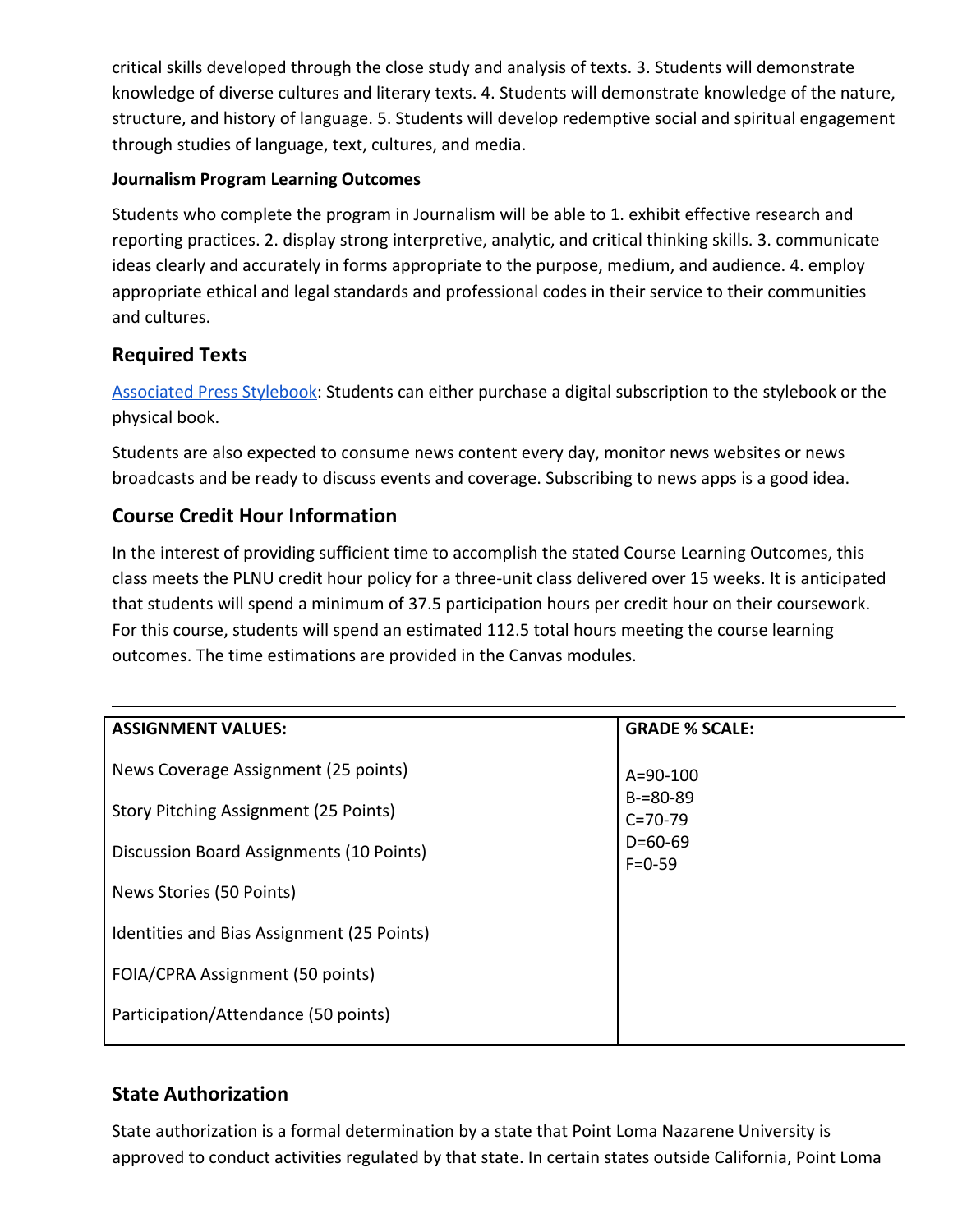Nazarene University is not authorized to enroll online (distance education) students. If a student moves to another state after admission to the program and/or enrollment in an online course, continuation within the program and/or course will depend on whether Point Loma Nazarene University is authorized to offer distance education courses in that state. It is the student's responsibility to notify the institution of any change in his or her physical location. Refer to the map on State Authorization to view which states allow online (distance education) outside of California.

## **Incomplete and Late Assignments**

All assignments are to be submitted/turned in by the beginning of the class session when they are due—including assignments posted in Canvas. Incompletes will only be assigned in extremely unusual circumstances.

# **PLNU Copyright Policy**

Point Loma Nazarene University, as a non-profit educational institution, is entitled by law to use materials protected by the US Copyright Act for classroom education. Any use of those materials outside the class may violate the law.

## **PLNU Academic Honesty Policy**

Students should demonstrate academic honesty by doing original work and by giving appropriate credit to the ideas of others. Academic dishonesty is the act of presenting information, ideas, and/or concepts as one's own when in reality they are the results of another person's creativity and effort. A faculty member who believes a situation involving academic dishonesty has been detected may assign a failing grade for that assignment or examination, or, depending on the seriousness of the offense, for the course. Faculty should follow and students may appeal using the procedure in the university Catalog. See [Academic Policies](https://catalog.pointloma.edu/content.php?catoid=41&navoid=2435) for definitions of kinds of academic dishonesty and for further policy information.

## **PLNU Academic Accommodations Policy**

If you have a diagnosed disability, please contact PLNU's Disability Resource Center (DRC) within the first two weeks of class to demonstrate need and to register for accommodation by phone at 619-849-2486 or by e-mail at [DRC@pointloma.edu.](mailto:DRC@pointloma.edu) See [Disability Resource Center](http://www.pointloma.edu/experience/offices/administrative-offices/academic-advising-office/disability-resource-center) for additional information.

## **PLNU Attendance And Participation Policy**

Regular and punctual attendance at all synchronous class sessions is considered essential to optimum academic achievement. If the student is absent for more than 10 percent of class sessions (virtual or face-to-face), the faculty member will issue a written warning of de-enrollment. If the absences exceed 20 percent, the student may be de-enrolled without notice until the university drop date or, after that date, receive the appropriate grade for their work and participation. In some courses, a portion of the credit hour content will be delivered asynchronously and attendance will be determined by submitting the assignments by the posted due dates. See Academic Policies in the Undergraduate Academic Catalog. If absences exceed these limits but are due to university excused health issues, an exception will be granted.

#### **Asynchronous Attendance/Participation Definition**